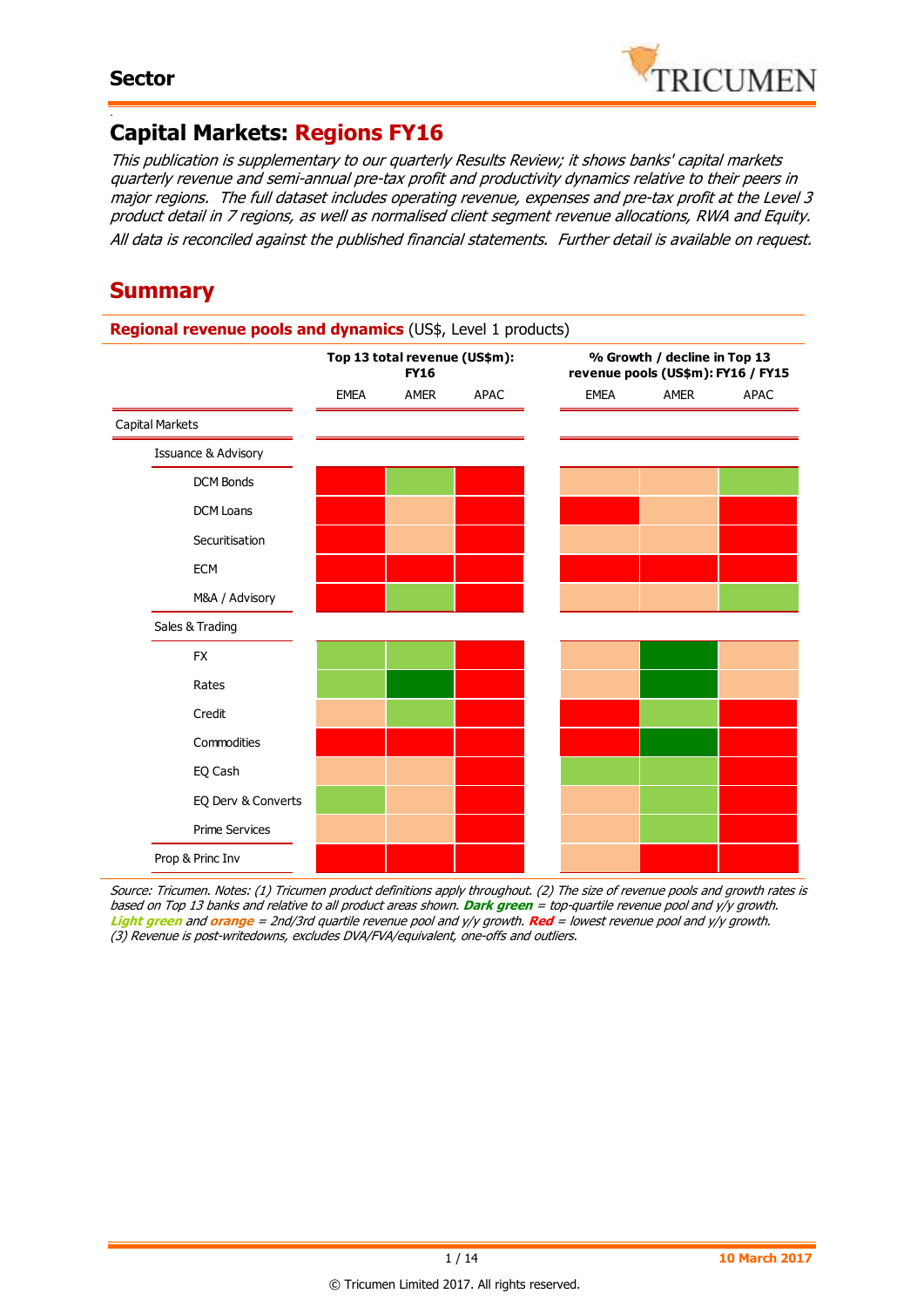#### **Sector**



### **EMEA**

**% change share of peer group operating revenue & pre-tax profit** (US\$, FY16/FY15)



Source: Tricumen. Notes: (1) Tricumen product definitions throughout. (2) Revenue is post-writedowns, excludes DVA/FVA/equivalent, one-offs, dedicated proprietary trading and principal revenue. (3) "0.0%" indicates N/A or N/M.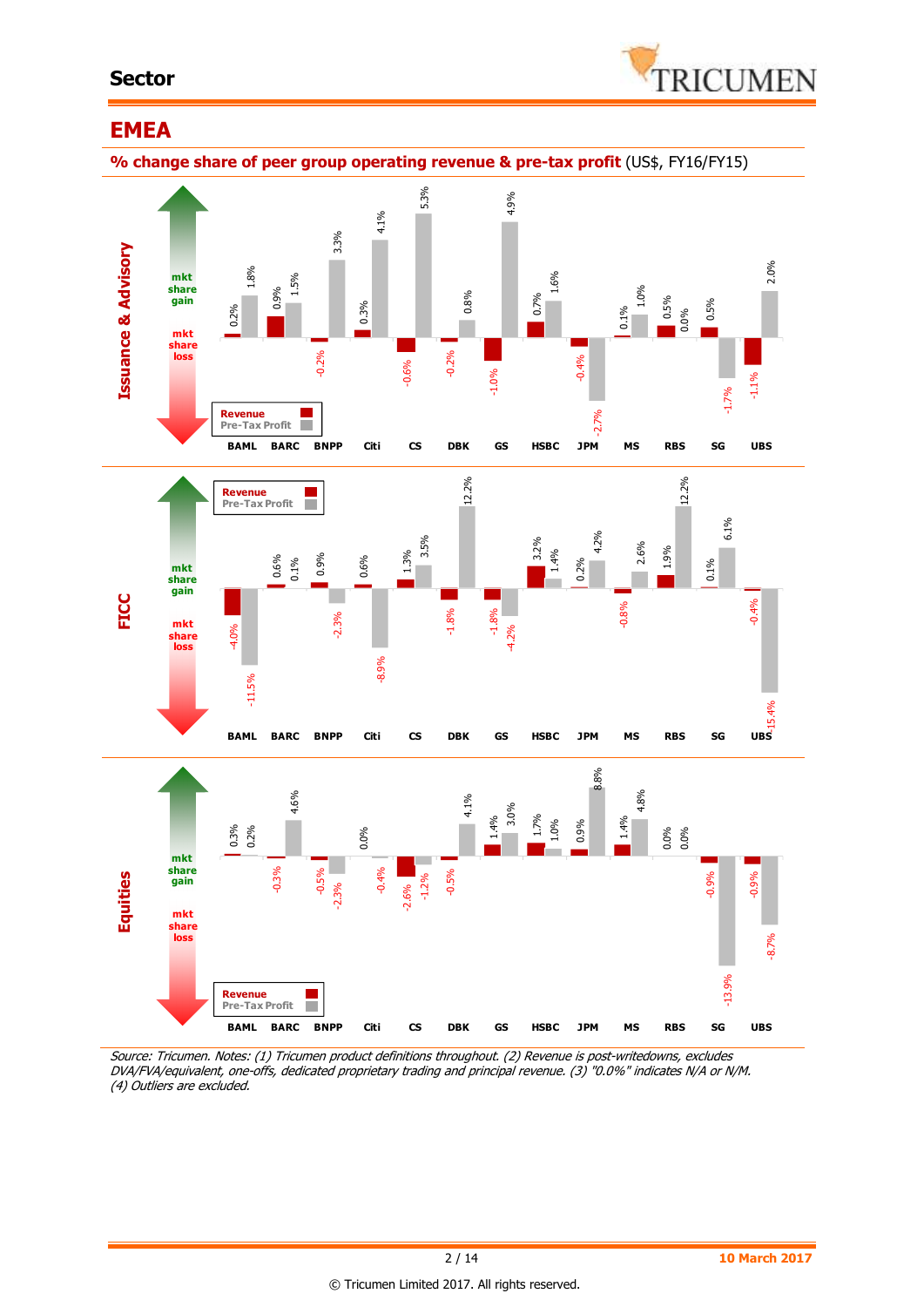

## **EMEA** (cont.)

|                                | <b>BAML</b> | <b>BARC</b> | <b>BNPP</b> | Citi | <b>CS</b> | <b>DBK</b> | GS            | <b>HSBC</b> | <b>JPM</b>         | <b>MS</b> | <b>RBS</b> | SG  | <b>UBS</b> | <b>Top 25%</b> | Bottom 25% |
|--------------------------------|-------------|-------------|-------------|------|-----------|------------|---------------|-------------|--------------------|-----------|------------|-----|------------|----------------|------------|
| Capital Markets                | ⊕           | ⇨           | ⇨           | ⊕    | ⊕         | ⊕          | ⊕             | 10          | ⇨                  | ⇨         | ⇑          | ⇧   | ⇩          | $-2%$          | $-12%$     |
| <b>Issuance &amp; Advisory</b> | ⇨           | ⇑           | ⇩           | ⇨    | ⇩         | ⇩          | ⇩             | ⇑           | Д                  | ⇨         | ⇧          | ⇨   | ⇩          | $-2%$          | $-13%$     |
| <b>DCM Bonds</b>               | ⇨           | ⇨           | ⇩           | ⇑    | ⇩         | Л          | ⇨             | 企           | ⇩                  | ⇩         | ⇧          | ⇨   | ⊕          | 21%            | $-8%$      |
| <b>DCM Loans</b>               | ⇩           | ⊕           | ⇩           | ⇑    | ⇨         | ⇑          | ⊕             | ⇨           | ⇨                  | ⇩         | ⇨          | ⊕   | ⇑          | $-12%$         | $-37%$     |
| Securitisation                 | ⇨           | ⊕           | ×<br>N/M    | ⇩    | ⇑         | ⇨          | ⇨             | N/M         | Л                  | m,<br>N/M | ⇩          | 仆   | F<br>N/M   | 19%            | $-17%$     |
| ECM                            | ⇨           | ⇨           | ⇑           | ⊕    | ⇩         | ⇩          | ⊕             | N/M         | ⇧                  | ⊕         | N/M        | ⇧   | ⇨          | $-29%$         | $-48%$     |
| M&A / Advisory                 | ⇑           | ⇑           | ⇨           | ⊕    | ⊕         | ⊕          | ⇩             | N/M         | ⇨                  | ⇑         | N/M        | ⊕   | ⇨          | 18%            | $-3%$      |
| Sales & Trading                | ⇩           | ⇨           | ⇨           | ⊕    | ⊕         | ⊕          | ⊕             | ⇑           | ⇨                  | ⇨         | ⇑          | ⇧   | ⇩          | $-0%$          | $-10%$     |
| <b>FX</b>                      | ⊕           | ⇨           | ⇨           | ⇑    | ⇩         | ⇩          | ⇨             | ⇑           | ⇩                  | ⇩         | ⇑          | ⇨   | ⇩          | 10%            | $-24%$     |
| Rates                          | ⇩           | ⊕           | ⇨           | ⇨    | ⇩         | ⇨          | ⇨             | ⇑           | ⇑                  | ⊕         | ⇑          | ⇩   | <br>⊕      | 23%            | $-11%$     |
| Credit                         | ⇩           | ⇨           | 合           | ⊕    | ⇑         | ⇩          | ⊕             | ⇩           | ⇨                  | ⇧         | ⇨          | ⇩   | ⇨          | $-4%$          | $-45%$     |
| Commodities                    | ⇨           | ⊕           | ⊕           | ⇨    | ⇩         | ⇨          | ⊕             | ⇑           | ⊕                  | ⊕         | N/M        | ⇧   | ⇧          | $-15%$         | $-53%$     |
| EO Cash                        | ⇑           | ⊕           | ⇑           | ⇨    | ⇩         | ⇩          | ⇩             | ⇑           | ⇨                  | ⇨         | N/M        | ⇩   | ⊕          | 38%            | $-5%$      |
| EQ Derv & Converts             | ⇨           | ⊕           | ⊕           | ⇨    | ⊕         | ⊕          | ⇑             | ⇑           | ⇨                  | ⇑         | N/M        | ⊕   | ⇩          | 6%             | $-10%$     |
| <b>Prime Services</b>          | ⇑           | ⇨           | ⊕           | ⊕    | ⇩         | ⇨          | $\Rightarrow$ | ⇑           | 仐                  | ⊕         | N/M        | ⊕   | ⊕          | 29%            | 4%         |
| Prop & Princ Inv               | N/M         | ⊕           | л           | N/M  | ⇨         | N/M        | ⇩             | 1.          | $\hat{\mathbf{r}}$ | N/M       | N/M        | N/M | N/M        | 22%            | $-20%$     |

#### **Operating revenue dynamics** (US\$, Level 1 products, FY16/FY15)

Source: Tricumen. Notes: (1) Tricumen product definitions apply throughout. (2) Arrows show % change in revenue vs peers. Up-/down-arrows: top-/bottom-quartile. (3) Revenue is post-writedowns, excludes DVA/FVA/equivalent, one-offs and outliers.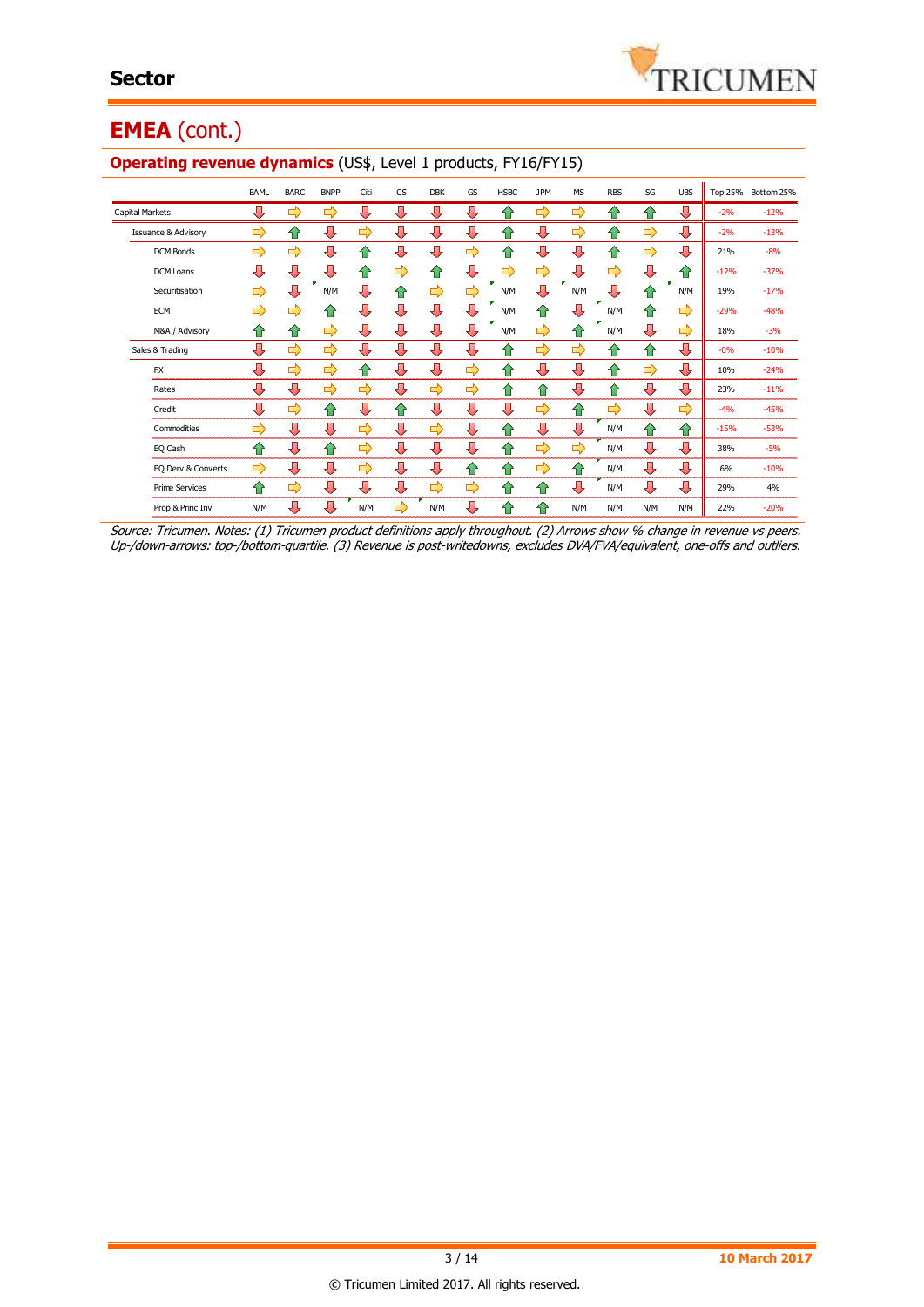

## **EMEA** (cont.)



Source: Tricumen. Notes: (1) TRIC product definitions, standard deviation, product Level 1; (2) Operating expenses exclude one-off non-operational items, insurance-related benefits & claims, and credit expense/recovery/NPL provisions. Capital expenditure is included as accrued. Litigation expense is allocated to front-line units. (3) positive values indicate outperformance; missing fields indicate that data is not meaningful, or available; (4) outliers are excluded. (5) RBS does not compete in Equities markets.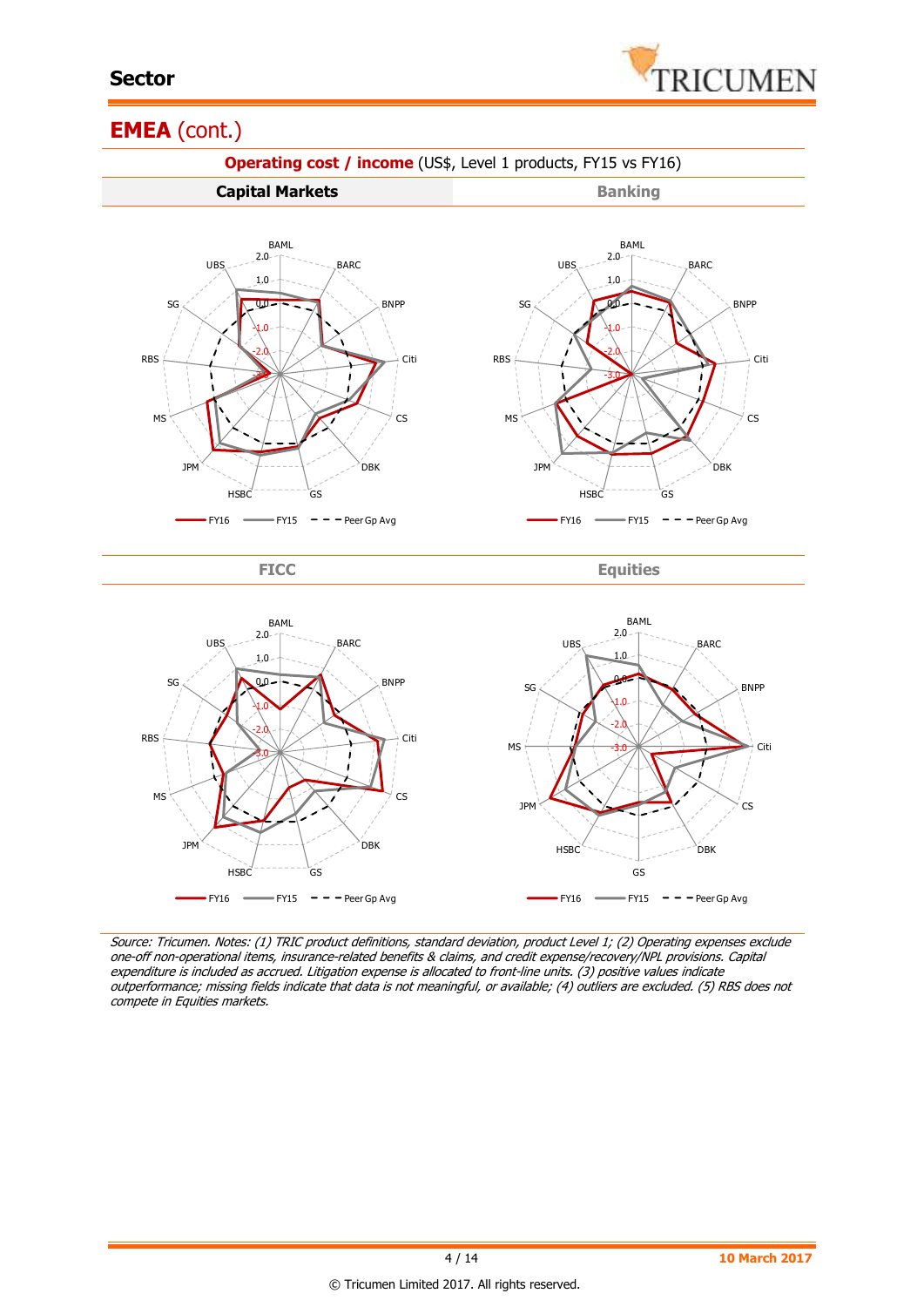

### **EMEA** (cont.)



Source: Tricumen. Notes: (1) TRIC product definitions, standard deviation, product Level 1; (2) positive values indicate outperformance; missing fields indicate that data is not meaningful, or available; (3) outliers are excluded. (4) RBS does not compete in Equities markets.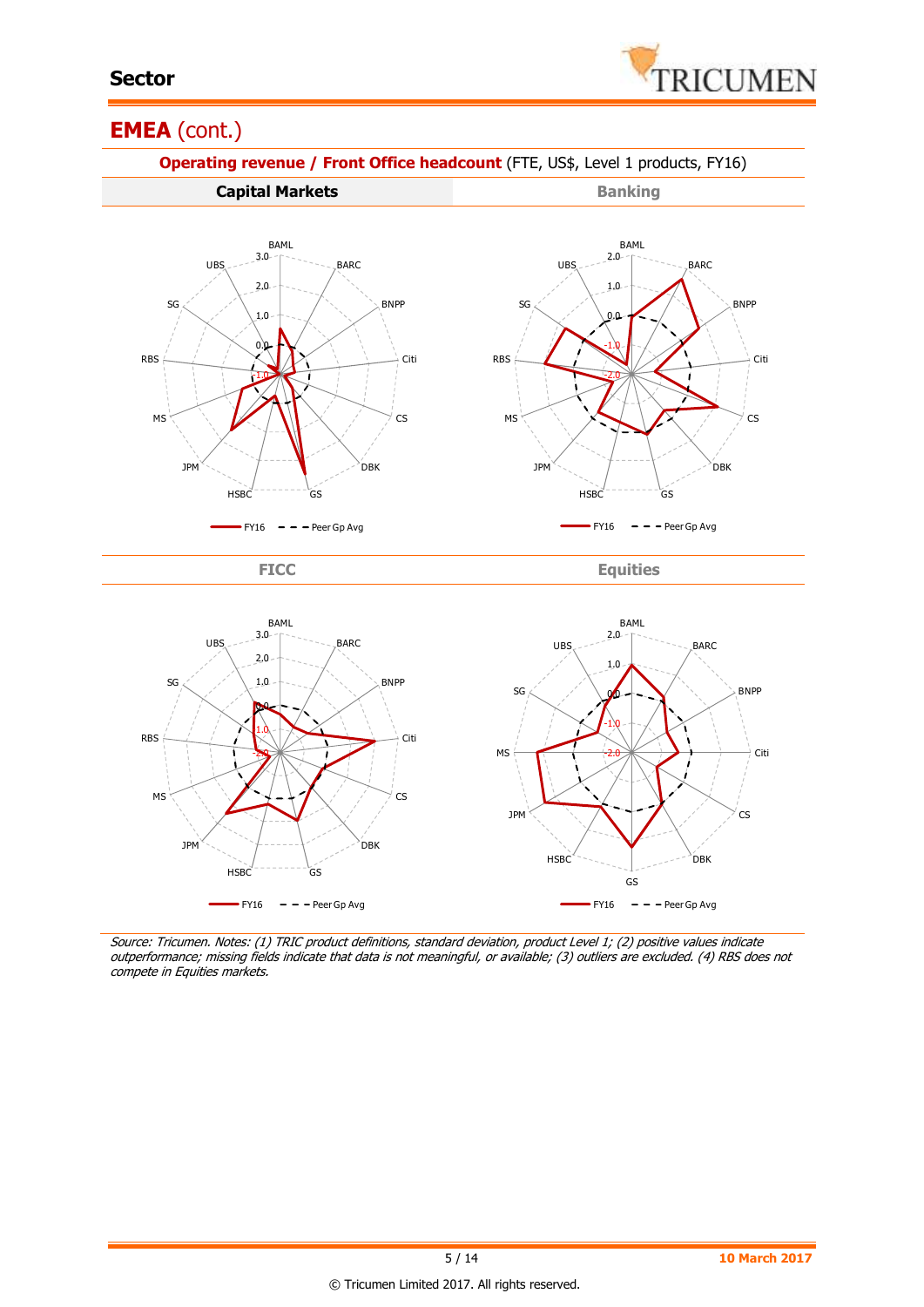#### **Sector**



## **Americas**

**% change share of peer group operating revenue & pre-tax profit** (US\$, FY16/FY15)



Source: Tricumen. Notes: (1) Tricumen product definitions throughout. (2) Revenue is post-writedowns, excludes DVA/FVA/equivalent, one-offs, dedicated proprietary trading and principal revenue. (3) "0.0%" indicates N/A or N/M.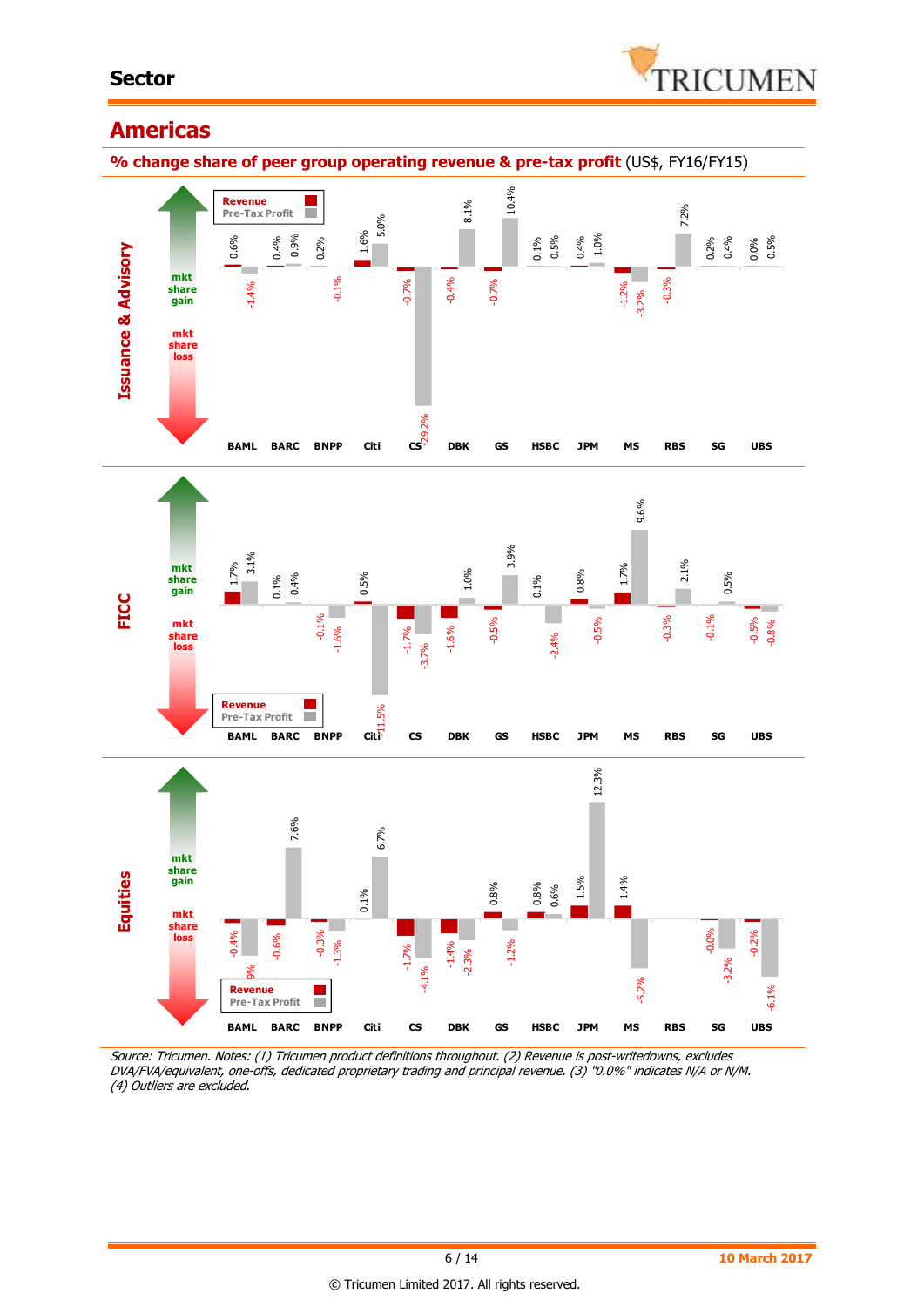# **Americas** (cont.)

|                                | <b>BAML</b> | <b>BARC</b> | <b>BNPP</b> | Citi | <b>CS</b>  | <b>DBK</b> | GS | <b>HSBC</b> | <b>JPM</b> | <b>MS</b> | <b>RBS</b> | SG  | <b>UBS</b> |        | Top 25% Bottom 25% |
|--------------------------------|-------------|-------------|-------------|------|------------|------------|----|-------------|------------|-----------|------------|-----|------------|--------|--------------------|
| Capital Markets                | ⇑           | ⊕           | ⇨           | ⇑    | ⊕          | ⊕          | ⊕  | ങ           | ⇨          | ⇨         | ⊕          | ⇨   | ⊕          | 19%    | $-4%$              |
| <b>Issuance &amp; Advisory</b> | ⇨           | ⇨           | ⇑           | ⇨    | ⊕          | ⊕          | ⊕  |             | ⇨          | ⊕         | ⊕          | ⇑   | ⊕          | 6%     | $-13%$             |
| <b>DCM Bonds</b>               | ⇨           | ⇨           | ⇑           | J,   | ⇨          | 毋          | ⊕  | ≏           | ⊕          | Д         | ⊕          | ⇨   | ⇑          | 21%    | $-3%$              |
| <b>DCM Loans</b>               | ⊕           | ⇨           | ⇨           | ⇨    | ⇑          | ⇑          | ⊕  | л           | ⇨          | ⊕         | ⊕          | ⇧   | ⊕          | 17%    | $-24%$             |
| Securitisation                 | ⇑           | ⇨           | ⊕           | ⇑    | Д          | ⇨          | ⇑  | N/M         | ⇨          | ⊕         | N/M        | ⊕   | ⊕          | 0%     | $-42%$             |
| <b>ECM</b>                     | ⇨           | ⇨           | N/M         | ⊕    | $\bigcirc$ | J,         | л  | N/M         | ≏          | 几         | N/M        | N/M | ⇨          | $-15%$ | $-34%$             |
| M&A / Advisory                 | ⊕           | ⊕           | ⊕           | ⇨    | ⇑          | ⇨          | ⊕  | N/M         |            | ⇑         | N/M        | N/M | ⊕          | $-5%$  | $-21%$             |
| Sales & Trading                | ♠           | ⇨           | ⊕           | ⇑    | Л          | ⊕          | ⊕  | ⇑           | ⇨          | ⇨         | ⊕          | ⇨   | ⊕          | 32%    | 2%                 |
| <b>FX</b>                      | ⇑           | ⊕           | ⇩           | ⇨    | ⊕          | ⊕          | ⇨  | ⇨           | ⇑          | ⇑         | ⇩          | ⇨   | ⊕          | 30%    | 6%                 |
| Rates                          | ⊕           | ⊕           | 企           | ⇨    | ⊕          | ⊕          | ⇨  | ⇑           | ⇨          | 企         | ⊕          | ⊕   | ⇨          | 54%    | 23%                |
| Credit                         | ⇑           | ≏           | ⊕           | ⇨    | ⊕          | ⊕          | ⇨  | ⊕           | ⇨          | ⇑         | ⊕          | N/M | ⊕          | 88%    | 26%                |
| Commodities                    | ⊕           | ⊕           | ⇑           | ⇑    | N/M        | ⇨          | ⊕  | ⇨           | ⇨          | ⊕         | N/M        | N/M | N/M        | 43%    | 10%                |
| EQ Cash                        | л           | ⊕           | ⇑           | ⊕    | ⊕          | ⊕          | ⇨  | ♠           | ⇨          | ⇨         | N/M        | N/M | ⇑          | 6%     | $-25%$             |
| EQ Derv & Converts             | ⇨           | ⊕           | ⊕           | ⇑    | ⊕          | ⊕          | ⇨  | ⇑           | ⇨          | ⇑         | N/M        | ⊕   | ⊕          | 4%     | $-25%$             |
| <b>Prime Services</b>          | ⇨           | ⊕           | ⇑           | ⇑    | ⊕          | ⊕          | ⇛  | ≏           | ⊕          | ⇨         | N/M        | N/M | ⊕          | 12%    | $-15%$             |
| Prop & Princ Inv               | N/M         | N/M         | N/M         | N/M  | N/M        | ⇨          |    | N/M         | Д          | ⊕         | N/M        | N/M | N/M        | $-26%$ | $-41%$             |

#### **Operating revenue dynamics** (US\$, Level 1 products, FY16/FY15)

Source: Tricumen. Notes: (1) Tricumen product definitions apply throughout. (2) Arrows show % change in revenue vs peers. Up-/down-arrows: top-/bottom-quartile. (3) Revenue is post-writedowns, excludes DVA/FVA/equivalent, one-offs and outliers.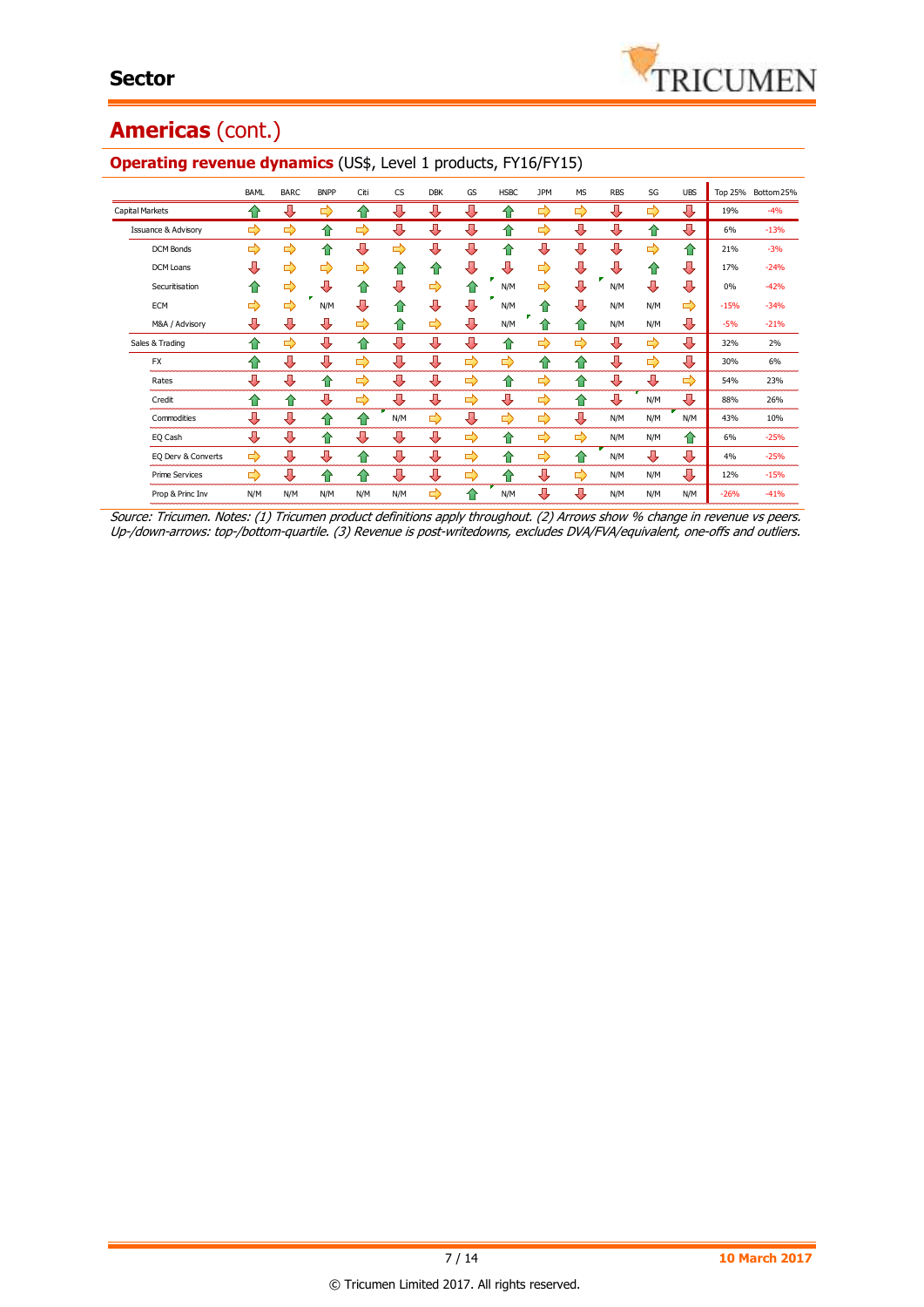

## **Americas** (cont.)



Source: Tricumen. Notes: (1) TRIC product definitions, standard deviation, product Level 1; (2) Operating expenses exclude one-off non-operational items, insurance-related benefits & claims, and credit expense/recovery/NPL provisions. Capital expenditure is included as accrued. Litigation expense is allocated to front-line units. (3) positive values indicate outperformance; missing fields indicate that data is not meaningful, or available; (4) outliers are excluded. (5) RBS does not compete in Equities markets.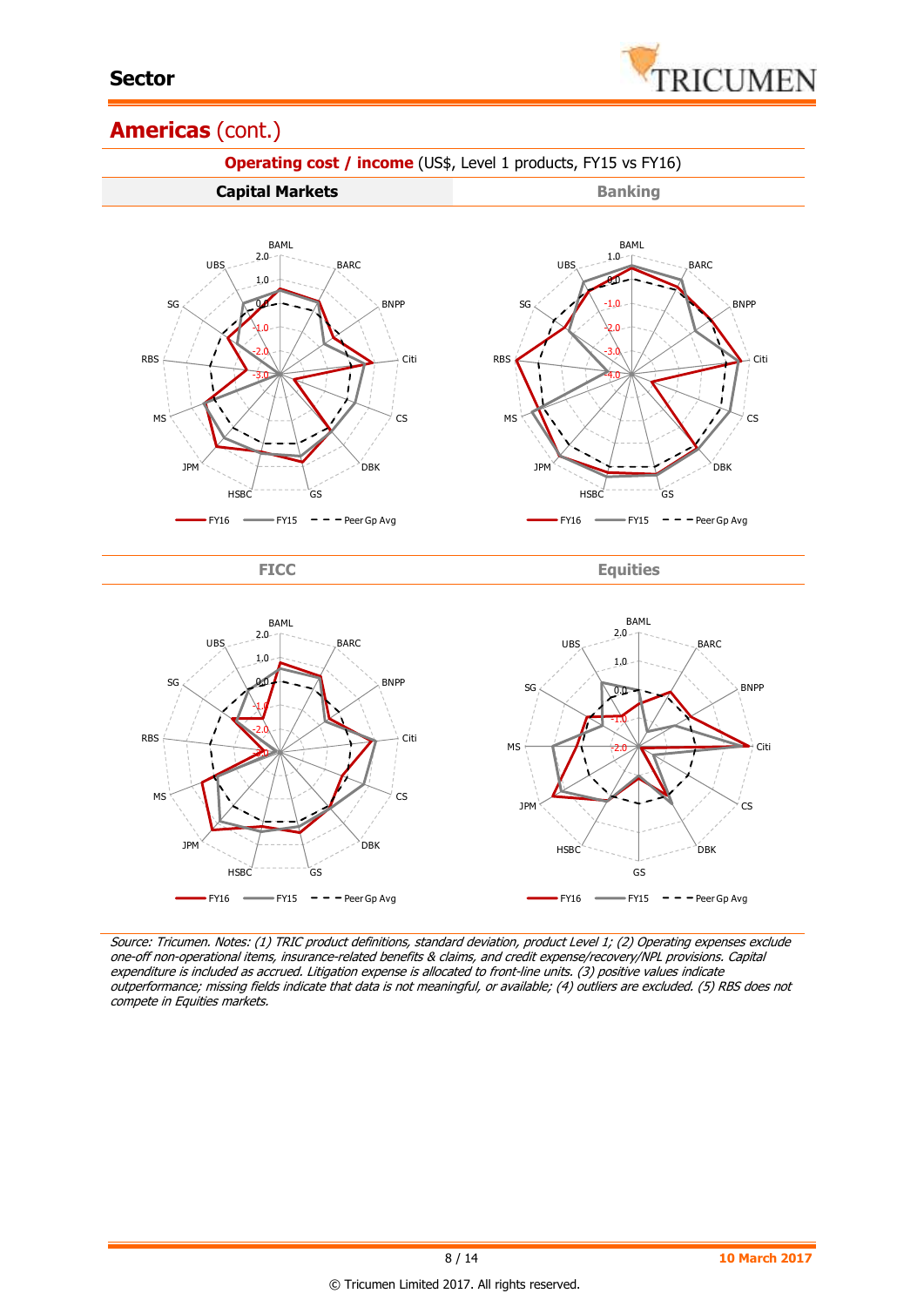

## **Americas** (cont.)



Source: Tricumen. Notes: (1) TRIC product definitions, standard deviation, product Level 1; (2) positive values indicate outperformance; missing fields indicate that data is not meaningful, or available; (3) outliers are excluded. (4) RBS does not compete in Equities markets.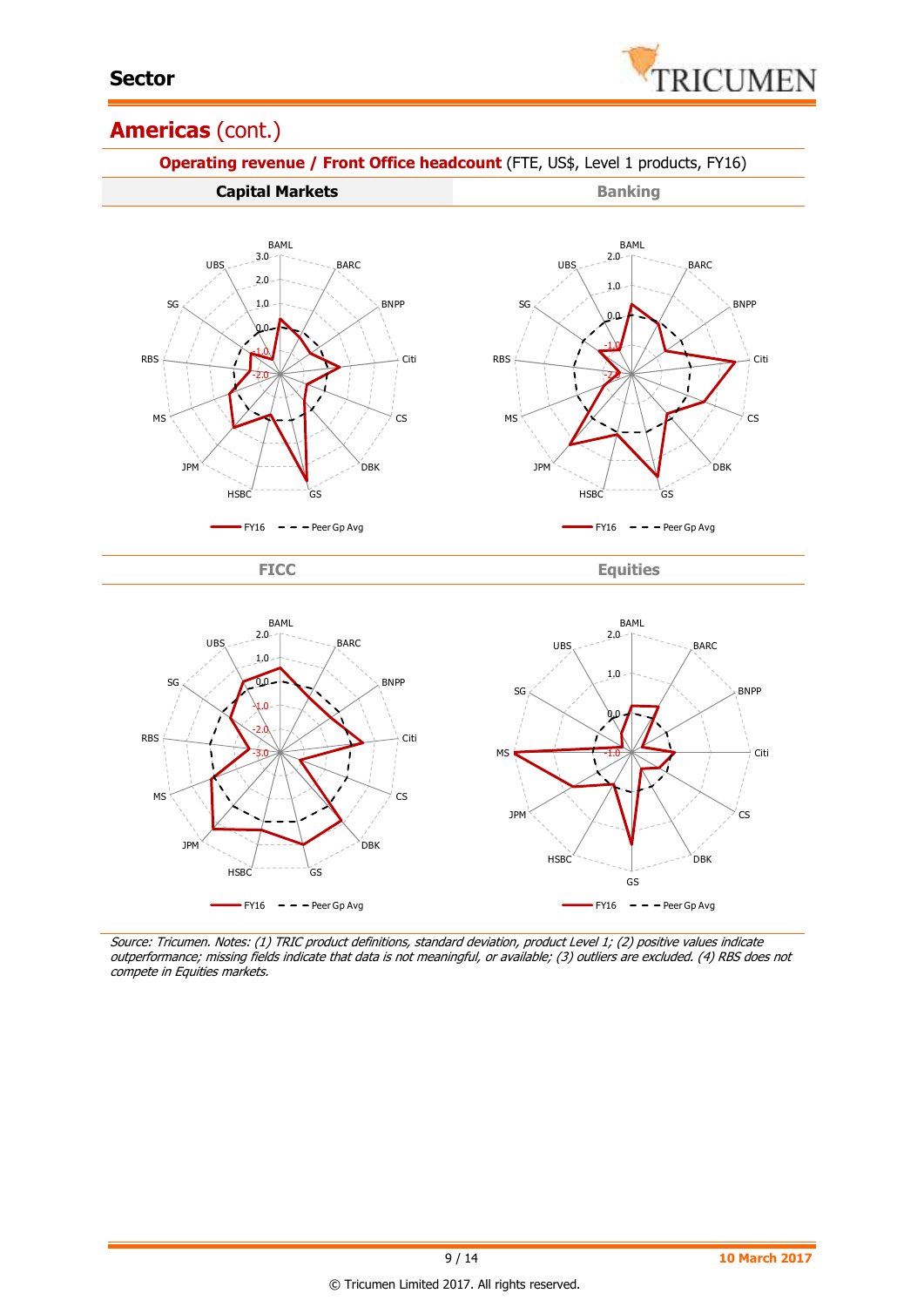

## **Asia Pacific**

**% change share of peer group operating revenue & pre-tax profit** (US\$, FY16/FY15)



Source: Tricumen. Notes: (1) Tricumen product definitions throughout. (2) Revenue is post-writedowns, excludes DVA/FVA/equivalent, one-offs, dedicated proprietary trading and principal revenue. (3) "0.0%" indicates N/A or N/M.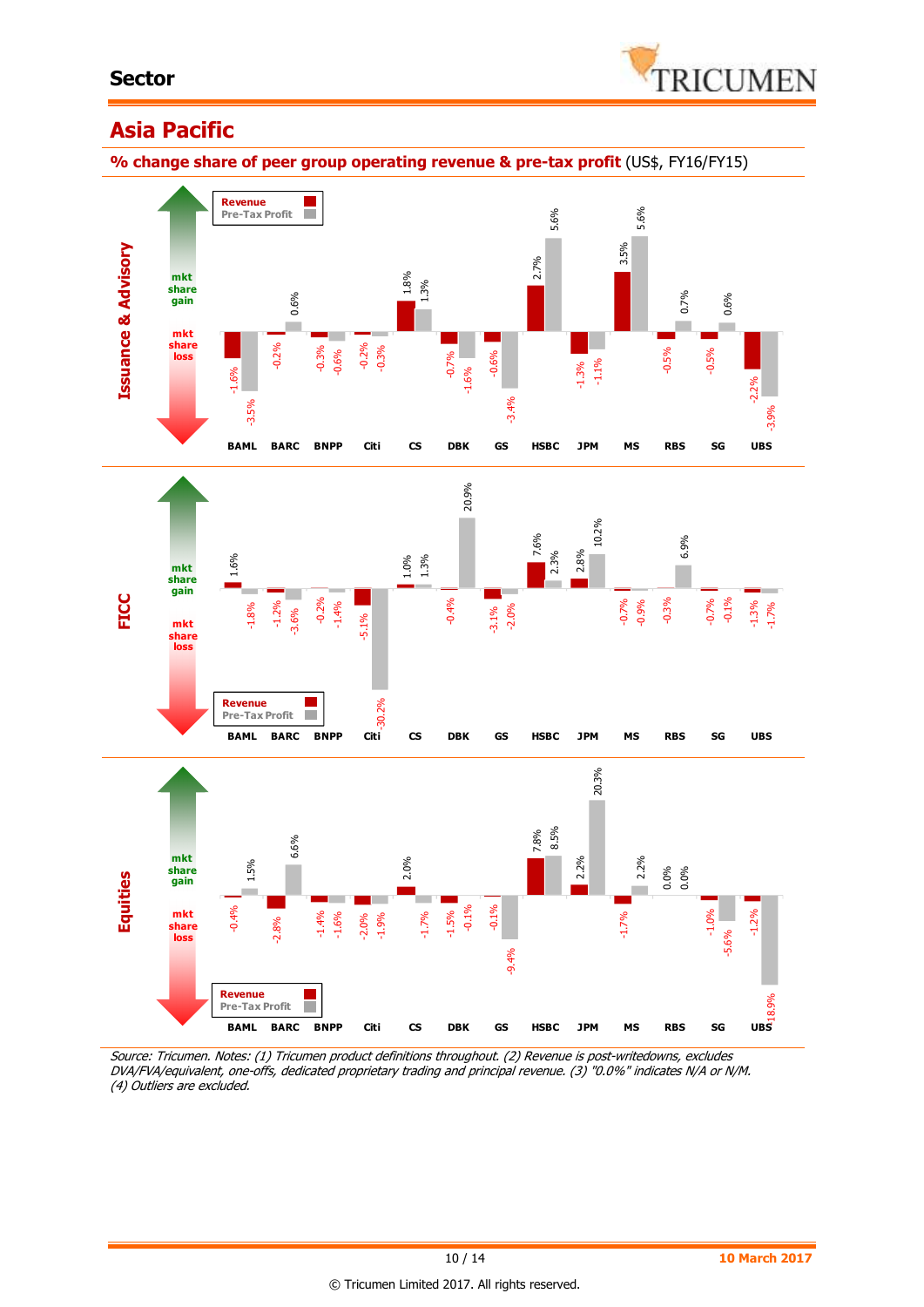# Asia Pacific (cont.)

|                                | BAML | <b>BARC</b> | <b>BNPP</b> | Citi          | <b>CS</b> | <b>DBK</b>    | GS | <b>HSBC</b> | <b>JPM</b>         | <b>MS</b>     | <b>RBS</b> | SG  | <b>UBS</b> | <b>Top 25%</b> | Bottom 25% |
|--------------------------------|------|-------------|-------------|---------------|-----------|---------------|----|-------------|--------------------|---------------|------------|-----|------------|----------------|------------|
| <b>Capital Markets</b>         | ⇨    | ⊕           | ⊕           | ⊕             | ⇑         | ⇨             | ⊕  | 仆           | $\hat{P}$          | ⇨             | ⇨          | ⊕   | ⊕          | $-16%$         | $-37%$     |
| <b>Issuance &amp; Advisory</b> | ⊕    | ⇨           | ⊕           | ⇨             | ⇑         | ⊕             | ⇨  | 企           | ⊕                  | ⇑             | N/M        | ⊕   | ⊕          | $1\%$          | $-17%$     |
| <b>DCM Bonds</b>               | ⊕    | ⊕           | ⊕           | ⇨             | N/M       | ⊕             | ⇑  | ⇨           | ⊕                  | 企             | N/M        | ⊕   | ⇧          | 38%            | $-7%$      |
| DCM Loans                      | ⇨    | ⊕           | ⇑           | ⇨             | ⇑         | ⊕             | ⇑  | л           | ⇨                  | ⇑             | ⊕          | ⊕   | N/M        | $-9%$          | $-45%$     |
| Securitisation                 | ⇨    | ⇨           | N/M         | J,            | ⊕         | ⊕             | ⊕  | ⇑           | ⇨                  | ⇑             | N/M        | N/M | N/M        | 9%             | $-23%$     |
| <b>ECM</b>                     | ⊕    | л           | N/M         | ⇑             | ⇑         | $\Rightarrow$ | ⊕  | N/M         | ⊕                  | ⇨             | N/M        | N/M | ⊕          | 2%             | $-45%$     |
| M&A / Advisory                 | ⊕    | ⇑           | ⊕           | ⊕             | 仆         | ⊕             | ⇨  | ⇑           | ⇨                  | N/M           | N/M        | N/M | ⊕          | 49%            | $-10%$     |
| Sales & Trading                | ⇑    | ⇩           | ⊕           | ⊕             | ⇨         | ⇨             | ⊕  | ⇑           | $\hat{\mathbf{r}}$ | ⇨             | ⇨          | ⊕   | ⊕          | $-19%$         | $-46%$     |
| <b>FX</b>                      | ⇑    | ⊕           | ⊕           | ⇨             | $\bullet$ | ⇨             | ⇨  | ⇑           | ⇨                  | ⊕             | ⊕          | ⊕   | ⊕          | $-0%$          | $-62%$     |
| Rates                          | ⇨    | ⊕           | ⇨           | ⊕             | ⇨         | ⊕             | ⊕  | ⇑           | ⇑                  | ⇨             | ⇑          | ⊕   | ⊕          | 9%             | $-35%$     |
| Credit                         | ⇑    | ⊕           | ⇑           | ⊕             | ⊕         | ⇨             | ⊕  | ⊕           | ♠                  | ⇨             | N/M        | N/M | ⇨          | 10%            | $-32%$     |
| Commodities                    | ≏    | N/M         | N/M         | $\Rightarrow$ | ⇨         | N/M           | ⊕  | ⇑           | ⊕                  | ⊕             | N/M        | N/M | N/M        | 12%            | $-49%$     |
| EQ Cash                        | ⇑    | ⊕           | ⊕           | ⊕             | ⇧         | ⊕             | ⇨  | ⇑           | ⇨                  | ⊕             | N/M        | ⊕   | ⇨          | $-43%$         | $-61%$     |
| EQ Derv & Converts             | ⊕    | ⊕           | ⊕           | ⊕             | ⇨         | ⊕             | ⇑  | ⇑           | ⇑                  | ⇨             | N/M        | ⊕   | ⇨          | $-28%$         | $-51%$     |
| <b>Prime Services</b>          | ⇨    | ⊕           | ⊕           | ⊕             | ⊕         | ⊕             | ⊕  | ⇑           | ≏                  | ⇑             | N/M        | ⇨   | ⇨          | 5%             | $-45%$     |
| Prop & Princ Inv               | N/M  | N/M         | N/M         | N/M           | N/M       | N/M           | ⊕  | $\bigcirc$  | N/M                | $\Rightarrow$ | N/M        | N/M | N/M        | $-0%$          | $-50%$     |
|                                |      |             |             |               |           |               |    |             |                    |               |            |     |            |                |            |

#### **Operating revenue dynamics** (US\$, Level 1 products, FY16/FY15)

Source: Tricumen. Notes: (1) Tricumen product definitions apply throughout. (2) Arrows show % change in revenue vs peers. Up-/down-arrows: top-/bottom-quartile. (3) Revenue is post-writedowns, excludes DVA/FVA/equivalent, one-offs and outliers.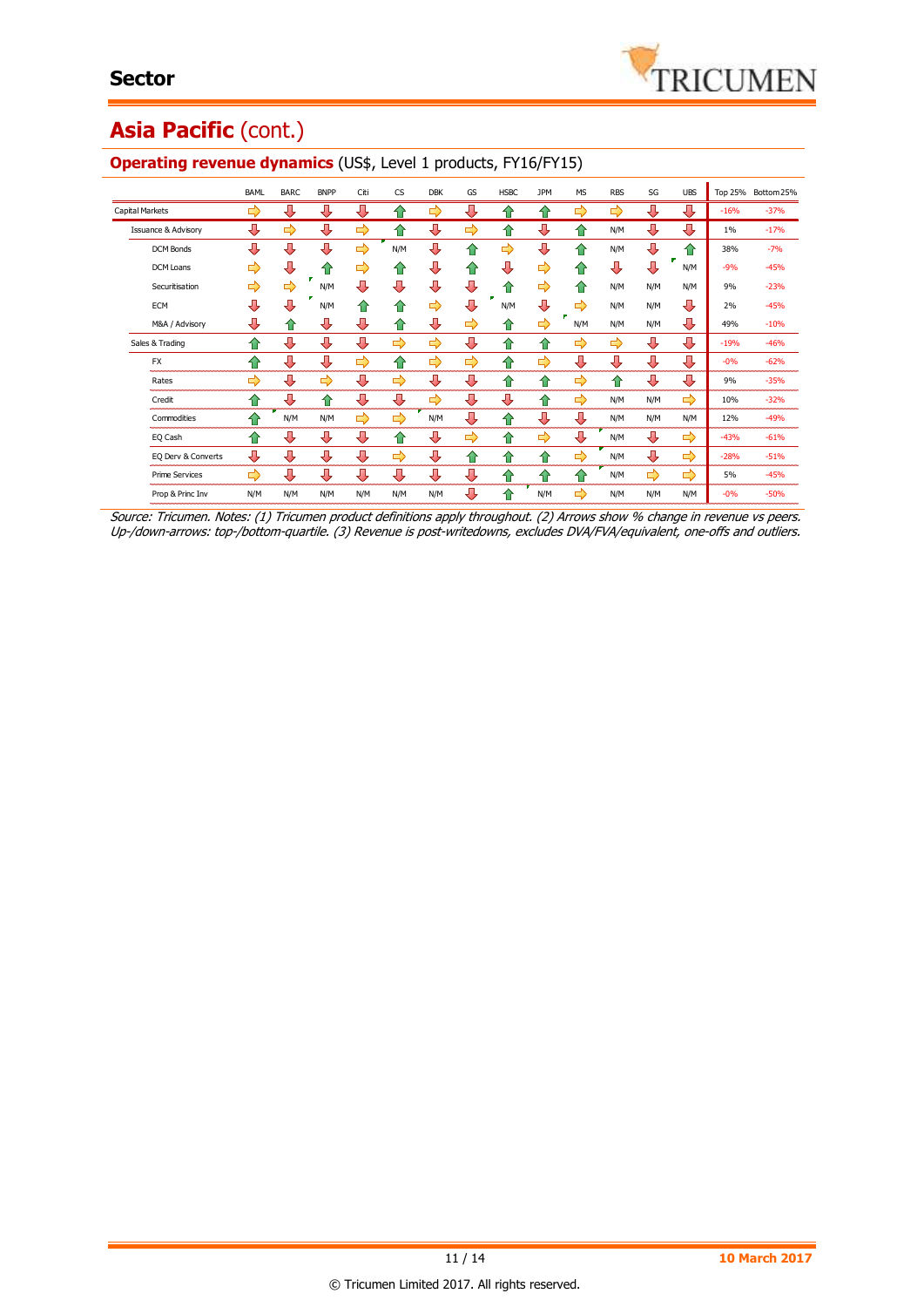

## Asia Pacific (cont.)



Source: Tricumen. Notes: (1) TRIC product definitions, standard deviation, product Level 1; (2) Operating expenses exclude one-off non-operational items, insurance-related benefits & claims, and credit expense/recovery/NPL provisions. Capital expenditure is included as accrued. Litigation expense is allocated to front-line units. (3) positive values indicate outperformance; missing fields indicate that data is not meaningful, or available; (4) outliers are excluded. (5) RBS does not compete in Equities markets.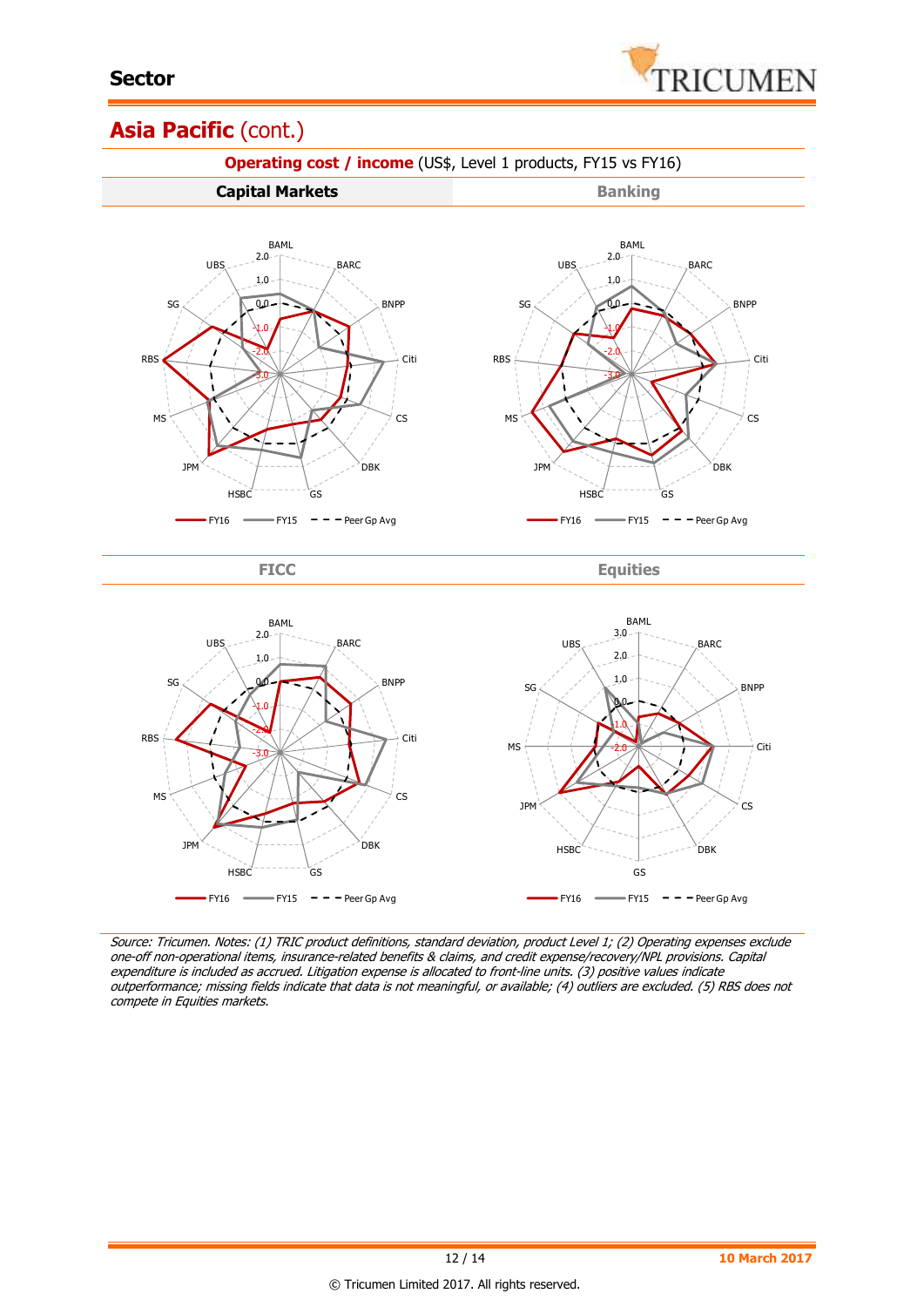

## Asia Pacific (cont.)



Source: Tricumen. Notes: (1) TRIC product definitions, standard deviation, product Level 1; (2) positive values indicate outperformance; missing fields indicate that data is not meaningful, or available; (3) outliers are excluded. (4) RBS does not compete in Equities markets.